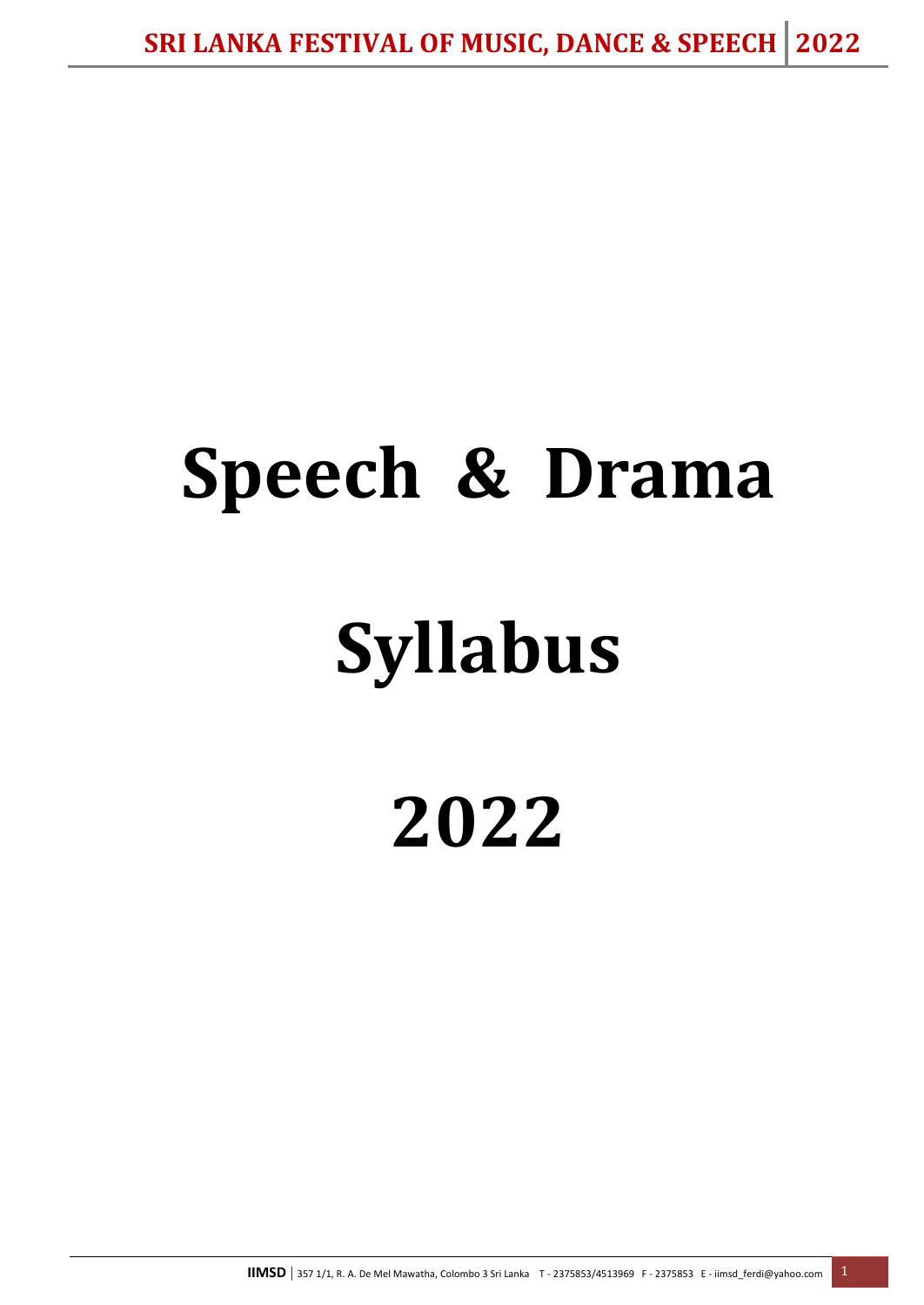# **Speech & Drama Syllabus 2022**

#### **VERSE SPEAKING SET WORK**

**Costumes & Actions are not permitted in Speaking a Poem Please DO NOT select below mentioned poems for OWN CHOICE class**

| <b>CLASS</b>      | AGE      | <b>SET WORK</b>                    |                              |                      |
|-------------------|----------|------------------------------------|------------------------------|----------------------|
| <b>GIRLS</b>      |          |                                    |                              |                      |
| VSG <sub>1</sub>  | 3 Years  | Where's Melissa?                   | -                            | David R. Morgan.     |
| VSG 2             | 4 Years  | Never Pick a Fight with a Fairy    | -                            | Roger Stevens.       |
| VSG <sub>3</sub>  | 5 Years  | My Face Says It All!               | $\qquad \qquad \blacksquare$ | Philip Waddell.      |
| VSG 4             | 6 Years  | My Baby Sister                     |                              | Marian Swinger.      |
| VSG <sub>5</sub>  | 7 Years  | St Jerome and His Lion             | $\qquad \qquad \blacksquare$ | Anon.                |
| VSG 6             | 8 Years  | Monisha                            |                              | David Horner.        |
| VSG7              | 9 Years  | Music                              | $\qquad \qquad \blacksquare$ | Ann Bonner.          |
| VSG <sub>8</sub>  | 10 Years | The Apple                          |                              | Gillian Floyd.       |
| VSG <sub>9</sub>  | 11 Years | Measles in the Ark                 | $\qquad \qquad \blacksquare$ | Susan Coolidge.      |
| <b>VSG 10</b>     | 12 Years | Imagine the World                  |                              | Moira Andrew.        |
| <b>VSG 11</b>     | 13 Years | The Fight                          | $\qquad \qquad \blacksquare$ | Fred Sedgwick.       |
| <b>VSG 12</b>     | 14 Years | Who?                               |                              | Charles Causley.     |
| <b>VSG 13</b>     | 15 Years | Purple Shoes                       |                              | Irene Rawnsley.      |
|                   |          |                                    |                              |                      |
| <b>BOYS</b>       |          |                                    |                              |                      |
| VSB <sub>1</sub>  | 3 Years  | A B                                | $\overline{\phantom{0}}$     | Spike Milligan.      |
| VSB <sub>2</sub>  | 4 Years  | Caspar the Cat                     |                              | Valerie McCarthy.    |
| VSB <sub>3</sub>  | 5 Years  | Like Grandad                       |                              | Joan Poulson.        |
| VSB4              | 6 Years  | The Dragonfly                      |                              | Eleanor Farjeon.     |
| VSB <sub>5</sub>  | 7 Years  | My Puppy                           |                              | Debra Bertulis.      |
| VSB <sub>6</sub>  | 8 Years  | My Newt                            | $\qquad \qquad \blacksquare$ | Pam Gidney.          |
| VSB7              | 9 Years  | The Cod                            | $\qquad \qquad$              | Lord Alfred Douglas. |
| VSB <sub>8</sub>  | 10 Years | Moving House                       | $\qquad \qquad \blacksquare$ | Jo Peters.           |
| VSB9              | 11 Years | Amelia the Pirate                  | $\qquad \qquad \blacksquare$ | Paul Hughes.         |
| VSB <sub>10</sub> | 12 Years | Night Walk                         | $\qquad \qquad \blacksquare$ | Max Fatchen.         |
| VSB11             | 13 Years | Once Upon a Time                   | $\qquad \qquad \blacksquare$ | John Agard.          |
| VSB <sub>12</sub> | 14 Years | An Irish Airman Foresees His Death |                              | W.B. Yeats.          |
| VSB <sub>13</sub> | 15 Years | <b>High Dive</b>                   | -                            | James Kirkup.        |

#### **INTRODUCING - NEW CLASS - ENTRY FEE : Rs. 1500/=**

**ACTING OF A NURSERY RHYME (SOLO/DUO/TRIO/QUARTET) This category is open for all NURSERY STUDENTS of age 3 to 5 years.**

- Performers to present a dramatization of a Nursery Rhyme in costume and with movement.
- Please **do not Sing** them**.**
- **Candidates may use basic props ONLY.**
- **Stage settings – arrangements of scenery will not be allowed as to minimize the time allocated for stage setting during the competition.**

| Class code      | Age     | <b>Year of Birth</b> | Fee          | <b>Time Not to exceed</b> |
|-----------------|---------|----------------------|--------------|---------------------------|
| AN <sub>1</sub> | 3 years | 2018                 | $Rs.1,500/-$ | $1.5 \text{ mts}$         |
| AN <sub>2</sub> | 4 years | 2017                 | $Rs.1,500/-$ | $1.5 \text{ mts}$         |
| AN 3            | 5 years | 2016                 | $Rs.1,500/-$ | $1.5 \text{ mts}$         |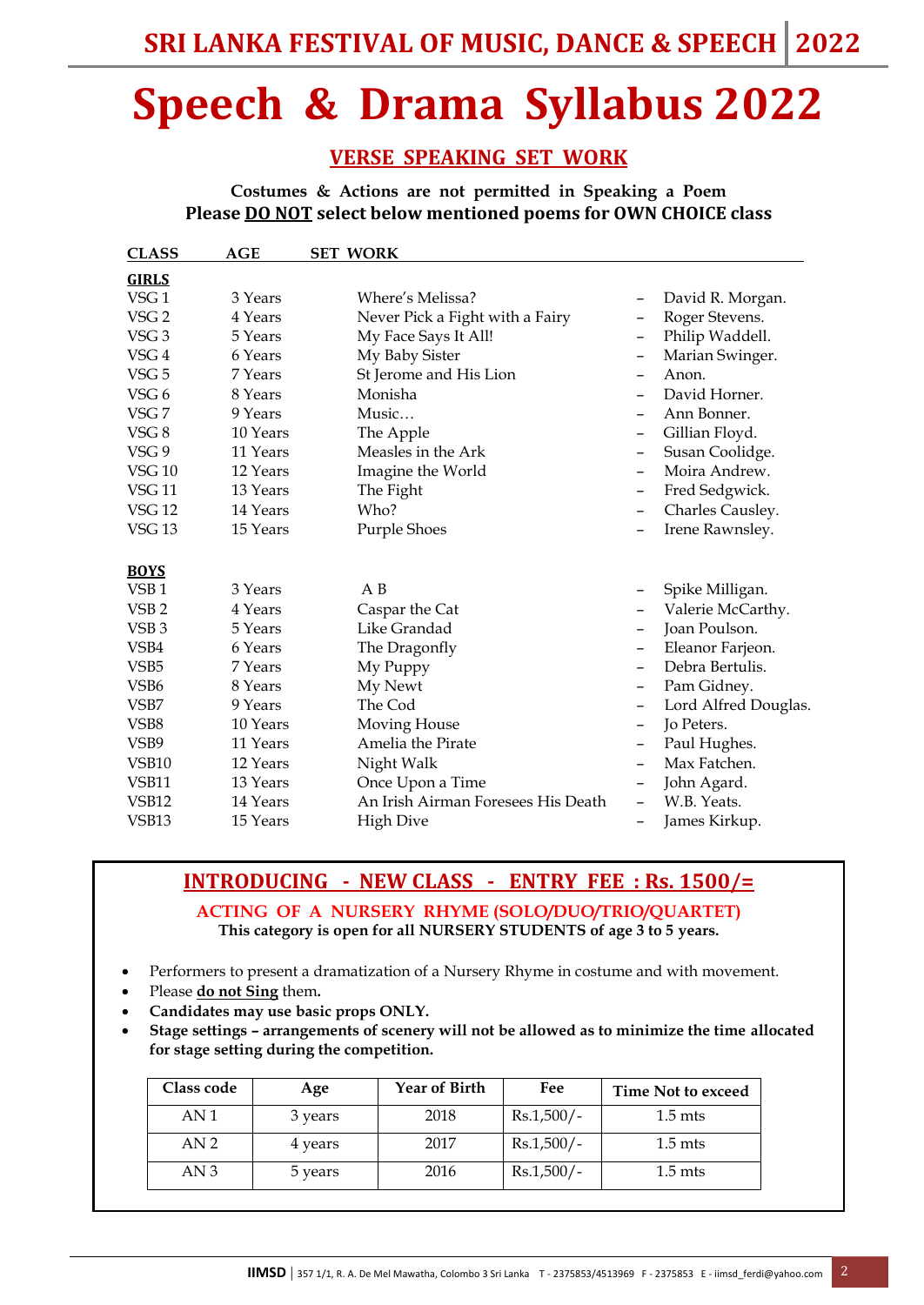#### **Examination Verse Speaking Grades - IIMSD Spoken English**

**IIMSD Examination Anthology for Spoken English 2019 onwards Performers to present a poem from the CURRENT year (2019 onwards) Anthology (Spoken English Anthology is available at IIMSD office to purchase at the rate of Rs.500/=)**

#### **Please DO NOT select below mentioned poems for OWN CHOICE class**

**Costumes & Actions are not permitted in Speaking a Poem** 

| <b>CLASS</b> |                  | <b>EXAMINATION GRADE POEM</b> |                                         | <u>Fee Per head</u> |
|--------------|------------------|-------------------------------|-----------------------------------------|---------------------|
|              | Subject Code     |                               |                                         | Rs.                 |
|              | VSEx10 Beginner  |                               |                                         |                     |
|              | <u>Poems</u>     | : Painting faces              | Going to sleep                          | 1950.00             |
|              |                  | Pancakes                      | A funny bird                            |                     |
|              |                  | The Frog                      | Teddy                                   |                     |
|              |                  | Bath                          | <b>Snacks</b>                           |                     |
| VSEx1        | Pre Introductory |                               |                                         | 2000.00             |
|              |                  | Poems : My teddy has a fright | Twinkle, Twinkle                        |                     |
|              |                  | Good night, Good night        | Hungry wave                             |                     |
|              |                  | Jellybean, Bellybean          | Twinkle Twinkle chocolate bar           |                     |
|              |                  | Thin Jake                     | The Dizzy Hamster                       |                     |
| VSEx2        | Introductory     |                               |                                         | 2050.00             |
|              |                  | Poems : AppleyDapply          | No swimming in the town                 |                     |
|              |                  | Picture of Granny             | Cabbage                                 |                     |
|              |                  | On the Train                  | My friend Camilla                       |                     |
|              |                  | Blue flashing light           | Some things don't make any sense at all |                     |
| VSEx3        | Pre Elementary   |                               |                                         | 2100.00             |
|              | Poems : So big!  |                               | Ice Lolly                               |                     |
|              |                  | My brother                    | That's what you think                   |                     |
|              |                  | All wet                       | Billy is blowing his trumpet            |                     |
|              |                  | Daddy's diet                  | Sweet surprise                          |                     |
| VSEx4        | Elementary       |                               |                                         | 2150.00             |
|              |                  | Poems : There are big waves   | Giant Jojo                              |                     |
|              |                  | Cats and Dogs                 | The radio men                           |                     |
|              |                  | There was an old man          | Bird talk                               |                     |
|              |                  | Breakfast in bed              | The Alien                               |                     |
| VSEx5        | Grade 1          |                               |                                         | 2200.00             |
|              | Poems            | : The Mermaid                 | Don't tell!                             |                     |
|              |                  | I did not eat the Goldfish    | I can see you now                       |                     |
|              |                  | My Roller Skates              | Wiggly Giggles                          |                     |
|              |                  | Dinosaur                      | The ship                                |                     |
| VSEx6        | Transitional     |                               |                                         | 2250.00             |
|              | Poems            | : Breakdown                   | The Dragon                              |                     |
|              |                  | Mornings                      | Cat                                     |                     |
|              |                  | Going through the old photos  | Nightride                               |                     |
|              |                  | What a Calamity!              | Nine mice                               |                     |
|              | VSEx 7 Grade 2   |                               |                                         | 2300.00             |
|              | Poems            | : Hello Mrs. Morley           | Pretending                              |                     |
|              |                  | A kitten                      | Who?                                    |                     |
|              |                  | The Lonely Scarecrow          | <b>Brother</b>                          |                     |
|              |                  | After the party               | Cat                                     |                     |
| VSEx 8       | Intermediate     |                               |                                         | 2350.00             |
|              |                  | Poems : Birthday Bike         | The broken toys                         |                     |
|              |                  | My teacher ate my homework    | Eldorado                                |                     |
|              |                  | This morning my dad shouted   | Baby Mice                               |                     |
|              |                  | Tea with Auntie Mabel         | I'm disgusted with my brother           |                     |
|              | VSEx 9 Grade 3   |                               |                                         | 2400.00             |
|              | Poems            | : On with the show            | Reading round the class                 |                     |
|              |                  | Wanted - A witch's cat        | The pet shop                            |                     |
|              |                  | Mother doesn't want a dog     | Names                                   |                     |
|              |                  | The Witch's Brew              | The Grebs                               |                     |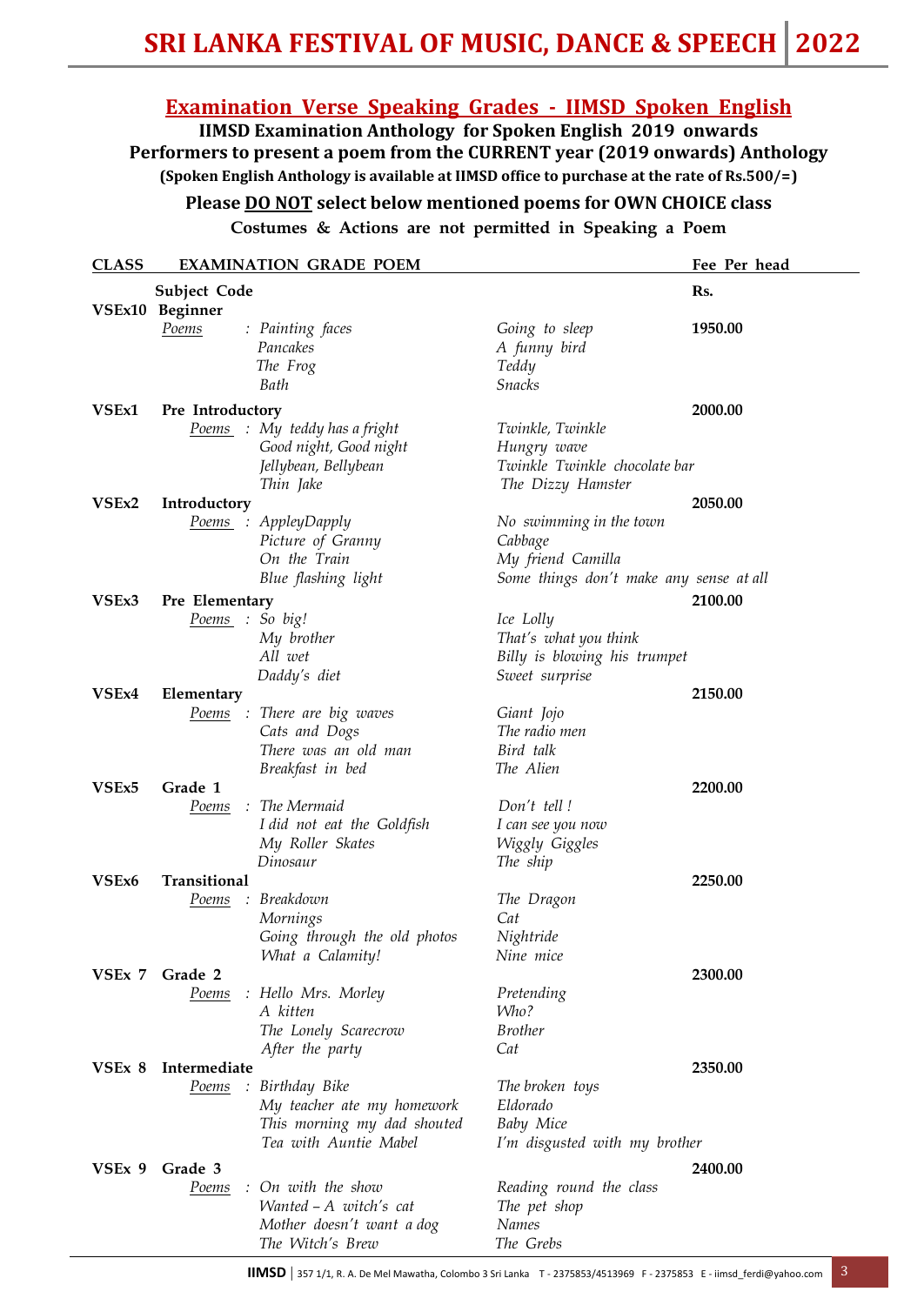### **Speech & Drama Performance - Select Performance Code**

| Subject                                                                                | 2018<br>3 yrs<br>$1.5$ mts<br>1950.00 | 2017<br>4 yrs<br>$1.5$ mts<br>2050.00 | 2016<br>5 yrs<br>$1.5$ mts<br>2200.00 | 2015<br>6 yrs<br>$1.5$ mts<br>2250.00 | 2014<br>7 yrs<br>$1.5$ mts<br>2300.00 | 2013<br>8 yrs<br>$1.5$ mts<br>2350.00 | 2012<br>9 yrs<br>$1.5$ mts<br>2400.00 | 2011<br>10 yrs<br>2 mts<br>2450.00    | 2010<br>11 yrs<br>2 mts<br>2500.00     |
|----------------------------------------------------------------------------------------|---------------------------------------|---------------------------------------|---------------------------------------|---------------------------------------|---------------------------------------|---------------------------------------|---------------------------------------|---------------------------------------|----------------------------------------|
| Verse Speaking Solo OC*                                                                | VS <sub>1</sub>                       | VS <sub>2</sub>                       | VS <sub>3</sub>                       | VS <sub>4</sub>                       | VS <sub>5</sub>                       | VS <sub>6</sub>                       | VS <sub>7</sub>                       | VS <sub>8</sub>                       | VS <sub>9</sub>                        |
| Verse Speaking SW (Girls)                                                              | VSG <sub>1</sub>                      | VSG <sub>2</sub>                      | VSG <sub>3</sub>                      | VSG 4                                 | VSG <sub>5</sub>                      | VSG 6                                 | VSG7                                  | VSG 8                                 | VSG 9                                  |
| Verse Speaking SW (Boys)                                                               | VSB <sub>1</sub>                      | VSB <sub>2</sub>                      | VSB <sub>3</sub>                      | VSB <sub>4</sub>                      | VSB <sub>5</sub>                      | VSB <sub>6</sub>                      | VSB <sub>7</sub>                      | VSB <sub>8</sub>                      | VSB <sub>9</sub>                       |
| Acting of a Poem<br>Solo/Duo/Trio/Quartet-<br>with Costume & Movement<br>(NEW CLASS) * |                                       | $\overline{\phantom{a}}$              | AP <sub>3</sub>                       | AP <sub>4</sub>                       | ${\rm AP}$ 5                          | AP <sub>6</sub>                       | AP <sub>7</sub>                       | AP <sub>8</sub>                       | AP <sub>9</sub>                        |
| Story Telling *                                                                        | ST <sub>1</sub>                       | ST <sub>2</sub>                       | ST <sub>3</sub>                       | ST <sub>4</sub>                       | ST <sub>5</sub>                       | ST <sub>6</sub>                       | ${\rm ST}$ 7                          | ST <sub>8</sub>                       | ST <sub>9</sub>                        |
| Inventive Story Telling*                                                               | $\overline{a}$                        | $\overline{\phantom{a}}$              | $\overline{\phantom{a}}$              | $\overline{\phantom{a}}$              | $\overline{\phantom{a}}$              | $\overline{\phantom{a}}$              | IST <sub>7</sub>                      | IST <sub>8</sub>                      | IST <sub>9</sub>                       |
| Prose Reading *                                                                        | $\overline{a}$                        | $\overline{\phantom{a}}$              | $\overline{\phantom{a}}$              | $\overline{\phantom{a}}$              | PR 5                                  | PR <sub>6</sub>                       | PR <sub>7</sub>                       | PR <sub>8</sub>                       | PR <sub>9</sub>                        |
| Prose Speaking *                                                                       | PrS <sub>1</sub>                      | PrS <sub>2</sub>                      | PrS <sub>3</sub>                      | PrS 4                                 | PrS <sub>5</sub>                      | PrS <sub>6</sub>                      | PrS <sub>7</sub>                      | PrS 8                                 | PrS 9                                  |
| Sight Reading *                                                                        | $\overline{a}$                        | $\overline{a}$                        |                                       | $\overline{\phantom{a}}$              | SR <sub>5</sub>                       | SR <sub>6</sub>                       | SR <sub>7</sub>                       | SR <sub>8</sub>                       | SR <sub>9</sub>                        |
| Television News Reading*                                                               | $\frac{1}{2}$                         | $\overline{\phantom{a}}$              | $\overline{a}$                        | $\omega$                              | TV <sub>5</sub>                       | TV <sub>6</sub>                       | ${\rm TV}\,7$                         | $\operatorname{TV}8$                  | TV <sub>9</sub>                        |
| Radio News Reading *                                                                   | $\overline{a}$                        | $\overline{a}$                        | $\overline{\phantom{a}}$              | $\overline{\phantom{a}}$              | RN 5                                  | RN <sub>6</sub>                       | RN 7                                  | RN <sub>8</sub>                       | RN <sub>9</sub>                        |
| Public Speaking *                                                                      | $\overline{a}$                        | PS <sub>2</sub>                       | PS <sub>3</sub>                       | PS <sub>4</sub>                       | PS <sub>5</sub>                       | PS <sub>6</sub>                       | PS <sub>7</sub>                       | PS <sub>8</sub>                       | PS <sub>9</sub>                        |
| Sacred Reading *                                                                       | $\overline{a}$                        |                                       | $\overline{\phantom{a}}$              | $\overline{\phantom{a}}$              | $\overline{\phantom{a}}$              | $\overline{\phantom{a}}$              | $\overline{\phantom{a}}$              | ScR 8                                 | ScR 9                                  |
|                                                                                        |                                       |                                       |                                       |                                       |                                       |                                       |                                       |                                       |                                        |
| Subject                                                                                | 2009<br>12 yrs<br>2 mts<br>2550.00    | 2008<br>13 yrs<br>2 mts<br>2600.00    | 2007<br>14 yrs<br>2 mts               | 2006<br>15 yrs<br>3 mts               | 2005<br>16 yrs<br>3 mts               | 2004<br>17 yrs<br>3 mts               | 2003<br>18 yrs<br>3 mts               | 2002 - 1995<br>$19 - 25$ yrs<br>3 mts | 1994 &<br>before<br>26 & over<br>3 mts |
| Verse Speaking Solo OC*                                                                | <b>VS 10</b>                          | <b>VS 11</b>                          | 2700.00<br><b>VS12</b>                | 2800.00<br><b>VS13</b>                | 3000.00<br><b>VS14</b>                | 3200.00<br><b>VS 15</b>               | 3450.00<br><b>VS16</b>                | 4450.00<br><b>VS17</b>                | 5250.00<br><b>VS18</b>                 |
| Verse Speaking SW (Girls)                                                              | $VSG\,10$                             | <b>VSG 11</b>                         | <b>VSG 12</b>                         | <b>VSG 13</b>                         | <b>VSG 14</b>                         | <b>VSG 15</b>                         | <b>VSG 16</b>                         | <b>VSG 17</b>                         | <b>VSG 18</b>                          |
| Verse Speaking SW (Boys)                                                               | <b>VSB 10</b>                         | <b>VSB 11</b>                         | <b>VSB 12</b>                         | <b>VSB 13</b>                         | <b>VSB 14</b>                         | <b>VSB 15</b>                         | <b>VSB 16</b>                         | <b>VSB 17</b>                         | <b>VSB 18</b>                          |
| Acting of a Poem<br>Solo/Duo/Trio/Quartet-<br>with Costume & Movement<br>(NEW CLASS) * | AP 10                                 | AP 11                                 | AP 12                                 | AP 13                                 | AP 14                                 | AP 15                                 | AP 16                                 | AP 17                                 | AP 18                                  |
| Story Telling *                                                                        | ${\rm ST}$ 10                         | ${\rm ST}\ 11$                        | ${\rm ST}$ 12                         | ${\rm ST}\,13$                        | ${\rm ST}\ 14$                        | ${\rm ST}$ 15                         | ${\rm ST}\,16$                        | ${\rm ST}$ 17                         | ${\rm ST}\,18$                         |
| Inventive Story Telling*                                                               | <b>IST 10</b>                         | <b>IST 11</b>                         | <b>IST 12</b>                         | $\operatorname{IST}13$                | <b>IST 14</b>                         | <b>IST 15</b>                         | IST $16\,$                            | <b>IST 17</b>                         | <b>IST 18</b>                          |
| Prose Reading *                                                                        | $\rm PR$ $10$                         | $\rm PR$ 11                           | $\rm PR$ 12                           | $\rm PR$ 13                           | $\rm PR\,14$                          | <b>PR 15</b>                          | PR 16                                 | $\rm PR$ 17                           | $\rm PR\,18$                           |
| Prose Speaking *                                                                       | $\Pr{\rm S}$ 10                       | $\Pr{\rm S}$ 11                       | $PrS$ 12                              | $\Pr$ 13                              | PrS 14                                | PrS 15                                | PrS 16                                | PrS 17                                | PrS 18                                 |
| Sight Reading *                                                                        | ${\rm SR}\,10$                        | ${\rm SR}\,11$                        | <b>SR 12</b>                          | ${\rm SR}\,13$                        | ${\rm SR}\ 14$                        | ${\rm SR}\ 15$                        | ${\rm SR}\,16$                        | SR 17                                 | ${\rm SR}\,18$                         |
| Television News Reading*                                                               | $\operatorname{TV}10$                 | TV 11                                 | TV 12                                 | TV 13                                 | TV 14                                 | TV 15                                 | TV 16                                 | TV 17                                 | <b>TV18</b>                            |
| Radio News Reading *                                                                   | <b>RN 10</b>                          | <b>RN 11</b>                          | <b>RN 12</b>                          | RN 13                                 | <b>RN 14</b>                          | <b>RN 15</b>                          | RN 16                                 | <b>RN 17</b>                          | <b>RN 18</b>                           |
| Public Speaking *                                                                      | <b>PS 10</b>                          | <b>PS 11</b>                          | <b>PS 12</b>                          | <b>PS 13</b>                          | <b>PS 14</b>                          | PS 15                                 | PS 16                                 | <b>PS 17</b>                          | <b>PS18</b>                            |

#### **denotes refer pages 41 - 43 \***

#### **Duo / Trio / Quartet Performance -Add as follows to the selected Performance Code**

- Ą. **DUO - include "D" for** *APD - Acting of a Poem Duo*
- 쵛 **TRIO - include "D" for** *APT - Acting of a Poem Trio*
- **QUARTET include "Q" for** *APQ - Acting of a Poem Quartet*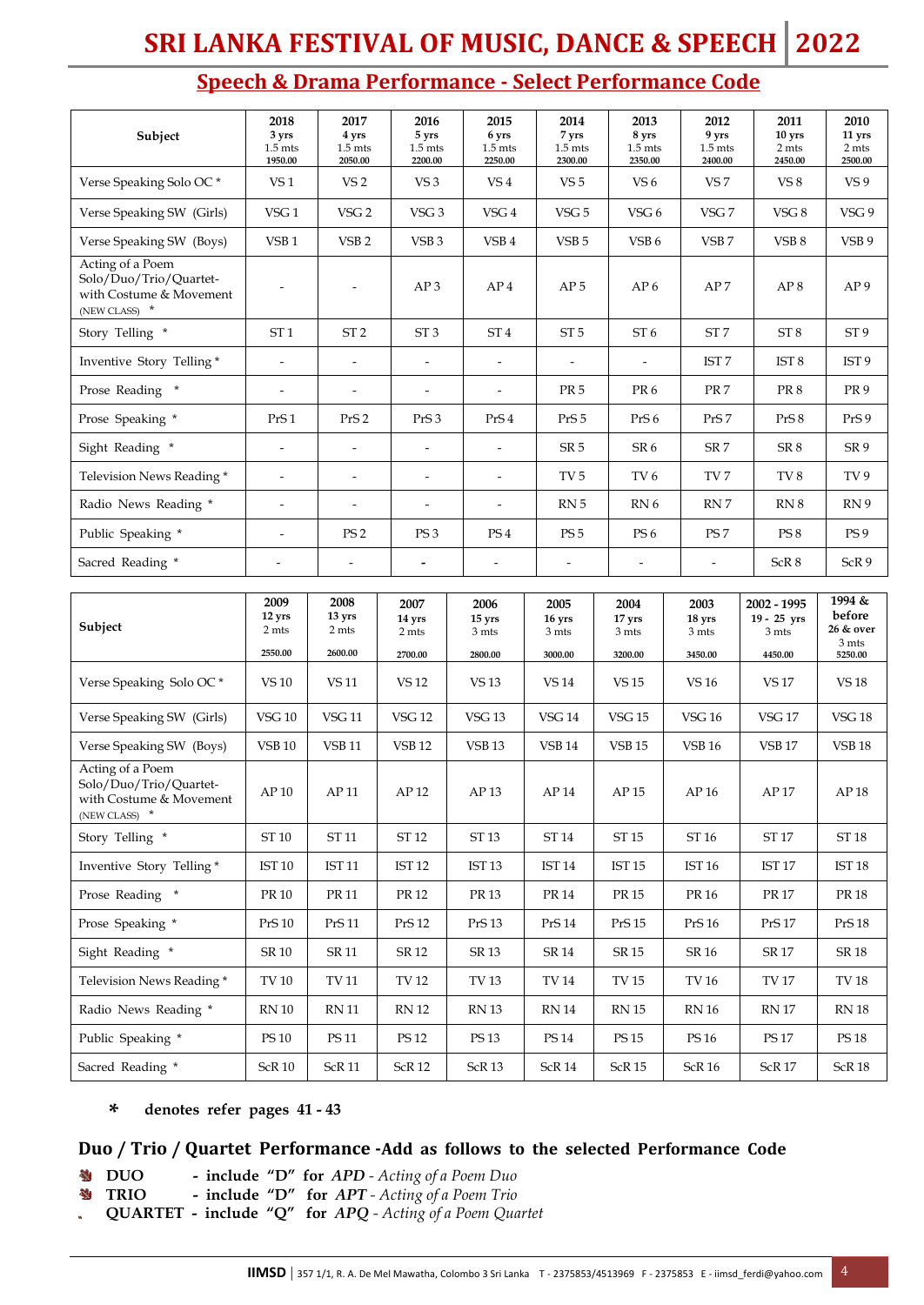| Subject                                                              | 2014<br>7 yrs<br>2 mts   | 2013<br>8 yrs<br>2 mts | 2012<br>9 yrs<br>3 mts | 2011<br>$10$ yrs<br>3 mts | 2010<br>11 yrs<br>3 mts | 2009<br>$12 \text{ yrs}$<br>3 mts |
|----------------------------------------------------------------------|--------------------------|------------------------|------------------------|---------------------------|-------------------------|-----------------------------------|
|                                                                      | 2300.00                  | 2350.00                | 2400.00                | 2450.00                   | 2500.00                 | 2550.00                           |
| Improvisation Solo *                                                 | $\overline{\phantom{0}}$ |                        | IMS <sub>7</sub>       | IMS 8                     | IMS <sub>9</sub>        | <b>IMS 10</b>                     |
| Poetry Recital Class Solo *                                          |                          |                        | PRec 7                 | PRec 8                    | PRec 9                  | PRec 10                           |
| Drama Solo/Duo/Trio/Quartet*                                         |                          | DRS 6                  | DRS <sub>7</sub>       | DRS 8                     | DRS9                    | <b>DRS10</b>                      |
| Devised Drama Solo/Duo/Trio/Quartet*                                 |                          | DDRS 6                 | DDRS <sub>7</sub>      | DDRS 8                    | DDRS 9                  | DDRS <sub>10</sub>                |
| Shakespeare Acting Solo/Duo/Trio/Quartet*<br>$(9 \text{vrs\& over})$ |                          |                        | SHS <sub>7</sub>       | SHS 8                     | SHS 9                   | <b>SHS 10</b>                     |
| Mime Solo/Duo/Trio/Quartet *                                         | MS <sub>5</sub>          | MS 6                   | MS 7                   | MS 8                      | MS <sub>9</sub>         | <b>MS10</b>                       |
| Musical Drama Solo *(NEW CLASS)                                      | $\overline{\phantom{0}}$ | MDR 6                  | MDR <sub>7</sub>       | MDR8                      | MDR 9                   | <b>MDR10</b>                      |
| Verse Speaking with Piano Solo/Duo *(NEW CLASS)                      |                          |                        | VSP <sub>7</sub>       | VSP <sub>8</sub>          | VSP 9                   | <b>VSP 10</b>                     |

#### **Speech & Drama Performance - Select Performance Code**

| Subject                                                        | 2008<br>13 yrs<br>4 mts<br>2600.00 | 2007<br>14 yrs<br>4 mts<br>2700.00 | 2006<br>$15$ yrs<br>5 mts<br>2800.00 | 2005<br>$16$ yrs<br>5 mts<br>3000.00 | 2004<br>$17$ yrs<br>5 mts<br>3200.00 | 2003<br>18 yrs<br>5 mts<br>3450.00 | $2002 - 1995$<br>$19 - 25$ vrs<br>5 mts<br>4450.00 | 1994 & before<br>26 & over<br>5 mts<br>5250.00 |
|----------------------------------------------------------------|------------------------------------|------------------------------------|--------------------------------------|--------------------------------------|--------------------------------------|------------------------------------|----------------------------------------------------|------------------------------------------------|
| Improvisation Solo *                                           | <b>IMS 11</b>                      | <b>IMS12</b>                       | <b>IMS 13</b>                        | <b>IMS 14</b>                        | <b>IMS 15</b>                        | <b>IMS 16</b>                      | <b>IMS 17</b>                                      | IMS <sub>18</sub>                              |
| Poetry Recital Class Solo*                                     | PRec 11                            | PRec 12                            | PRec 13                              | PRec 14                              | PRec 15                              | PRec 16                            | PRec 17                                            | PRec 18                                        |
| Drama<br>Solo/Duo/Trio/Ouartet*                                | <b>DRS11</b>                       | DRS <sub>12</sub>                  | DRS <sub>13</sub>                    | DRS <sub>14</sub>                    | <b>DRS 15</b>                        | <b>DRS</b> 16                      | DRS <sub>17</sub>                                  | DRS <sub>18</sub>                              |
| Devised Drama<br>Solo/Duo/Trio/Quartet*                        | DDRS <sub>11</sub>                 | DDRS <sub>12</sub>                 | DDRS <sub>13</sub>                   | DDRS <sub>14</sub>                   | DDRS <sub>15</sub>                   | DDRS <sub>16</sub>                 | DDRS <sub>17</sub>                                 | DDRS <sub>18</sub>                             |
| Shakespeare Acting<br>Solo/Duo/Trio/Quartet *(<br>9 yrs& over) | <b>SHS11</b>                       | SHS <sub>12</sub>                  | SHS <sub>13</sub>                    | SHS <sub>14</sub>                    | <b>SHS 15</b>                        | <b>SHS 16</b>                      | <b>SHS17</b>                                       | SHS <sub>18</sub>                              |
| Mime<br>Solo/Duo/Trio/Quartet *                                | <b>MS11</b>                        | <b>MS12</b>                        | <b>MS13</b>                          | <b>MS14</b>                          | <b>MS15</b>                          | MS 16                              | <b>MS17</b>                                        | <b>MS18</b>                                    |
| Musical Drama Solo *<br>(NEW CLASS)                            | MDR <sub>11</sub>                  | <b>MDR12</b>                       | MDR <sub>13</sub>                    | MDR <sub>14</sub>                    | <b>MDR15</b>                         | <b>MDR16</b>                       | MDR <sub>17</sub>                                  | MDR <sub>18</sub>                              |
| Verse Speaking with Piano<br>Solo / Duo * (NEW CLASS)          | <b>VSP 11</b>                      | VSP <sub>12</sub>                  | VSP <sub>13</sub>                    | VSP14                                | VSP <sub>15</sub>                    | VSP <sub>16</sub>                  | VSP17                                              | VSP <sub>18</sub>                              |

**denotes refer pages 46 - 48 \***

#### **Duo / Trio / Quartet Performance Code**

**DUO - include "D"**

*DRD - Drama / DDRD - Devised Drama / MD - Mime / SHD- Shakespeare Acting / VSPD-Verse Speaking wih Piano*

**TRIO - include "T"** 

*DRT - Drama / DDRT - Devised Drama / MT - Mime / SHT - Shakespeare Acting*

#### **QUARTET - include "Q"**

*DRQ - Drama / DDRQ - Devised Drama / MQ - Mime / SHQ- Shakespeare Acting* 

**Speech & Drama GROUP Performance - Select Performance Code**

#### **( 5 or more Performers - Fees per performer )**

| Subject<br>Fee per head | 2016<br>$5 \text{ yrs}$ &<br>under<br>2 mts<br>1550.00 | 2014<br>$7 \,\mathrm{yrs} \&$<br>under<br>2 mts<br>1750.00 | 2012<br>$9 \text{ yrs}$ &<br>under<br>3 mts<br>1850.00 | 2009<br>12 yrs $\&$<br>under<br>3 mts<br>2050.00 | 2006<br>15 yrs $\&$<br>under<br>5 mts<br>2200.00 | 2003<br>18 yrs $\&$<br>under<br>5 mts<br>2300.00 | 2002<br>19 yrs $\&$<br>over<br>5 mts<br>2400.00 | Mixed<br>Ages<br>5 mts<br>2500.00 | Family<br><b>Speech</b><br>Making<br>5 mts<br>2600.00 |
|-------------------------|--------------------------------------------------------|------------------------------------------------------------|--------------------------------------------------------|--------------------------------------------------|--------------------------------------------------|--------------------------------------------------|-------------------------------------------------|-----------------------------------|-------------------------------------------------------|
| Choral Speaking OC*     | CSoc1                                                  | C <sub>5</sub> oc <sub>2</sub>                             | CSoc <sub>3</sub>                                      | CSoc <sub>4</sub>                                | CSoc <sub>5</sub>                                | CSoc <sub>6</sub>                                | CSoc 7                                          | CSoc <sub>8</sub>                 | FCSoc                                                 |
| Action Verse OC*        | AV1                                                    | AV <sub>2</sub>                                            | AV <sub>3</sub>                                        | AV 4                                             | AV <sub>5</sub>                                  | AV 6                                             | AV 7                                            | AV 8                              | AV                                                    |
| Drama Group*            | $\overline{\phantom{a}}$                               | DG <sub>5</sub>                                            | DG <sub>7</sub>                                        | DG 10                                            | DG 13                                            | DG 16                                            | DG 17                                           | DG 18                             | <b>FDG</b>                                            |
| Devised Drama Group*    | $\overline{\phantom{a}}$                               | DDG 5                                                      | DDG 7                                                  | DDG <sub>10</sub>                                | <b>DDG 13</b>                                    | <b>DDG 16</b>                                    | DDG 17                                          | <b>DDG 18</b>                     | <b>FDDG</b>                                           |
| Mime Group *            | $\overline{\phantom{a}}$                               | MG 5                                                       | MG <sub>7</sub>                                        | $MG_10$                                          | MG 13                                            | MG 16                                            | MG 17                                           | MG 18                             | <b>FMG</b>                                            |

#### **denotes refer pages 46 & 48 \***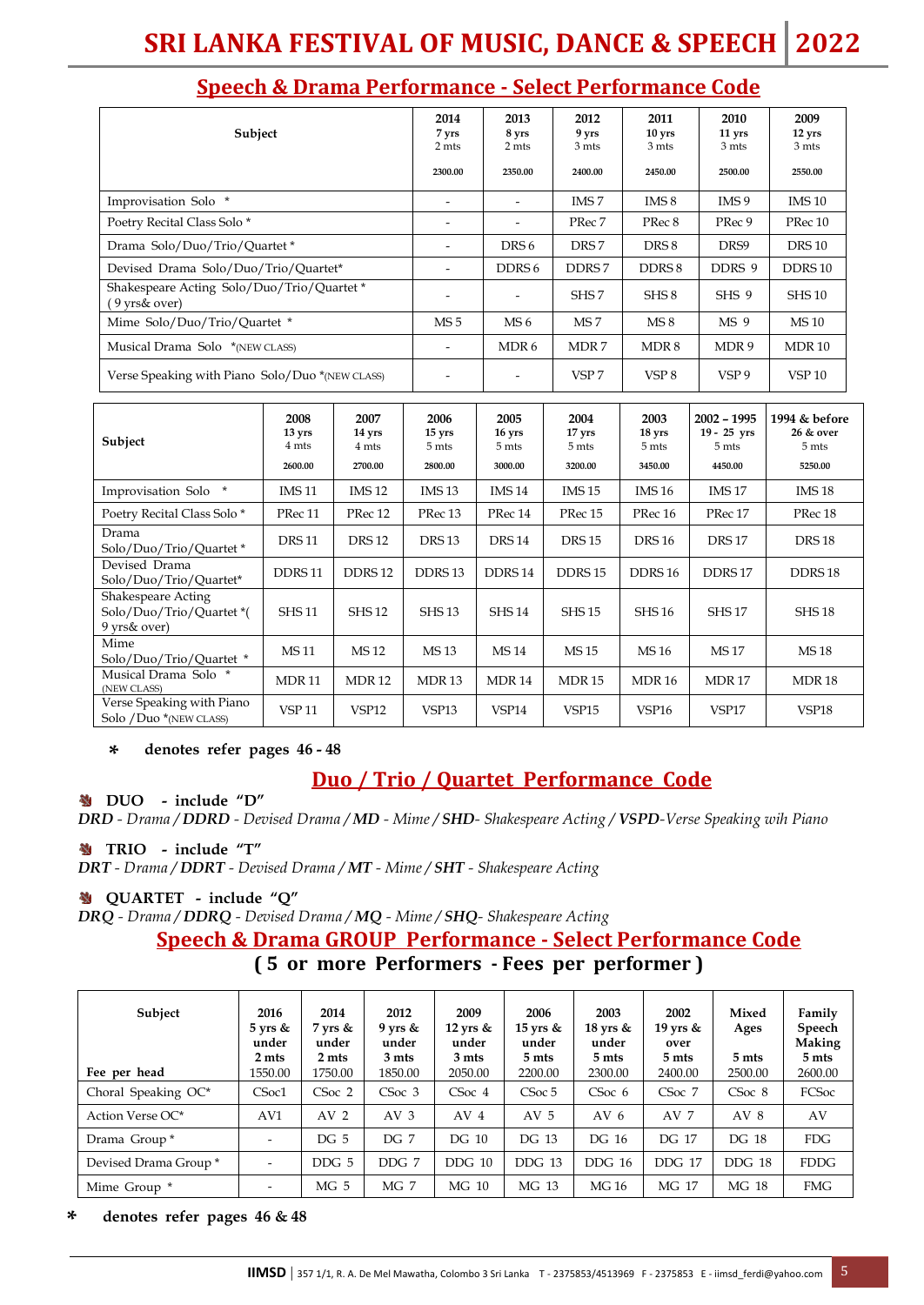#### **SCHOLARSHIP CLASS - Open to Teachers ONLY - ENTRY FEE : Rs. 8500/=**

**A Bursary Value of Rs. 15,000/=** 

**Sponsored by the Internatinoal Institute of Music, Speech & Drama will be offered to the selected WINNER.**

- A short introductory talk from memory on the selections is necessary.
- A contrasting 20 mts Programme of Poems, Prose (which should be memorised) & Drama.
- Age limit 21 years & above

#### **IMPORTANT NOTES :-**

#### **A PERFORMER CANNOT REPEAT A PERFORMANCE OF THE PREVIOUS YEAR IN THE SAME CLASS.**

**Age Limit for different subject classes should be strictly ADHERED, TO. New age classes cannot be requested or added.**

• **Verse Speaking OC – Solo ONLY - Actions and costumes are NOT ALLOWED. Nursery Rhymes could NOT be performed in this class. Set work in the current syllabus may NOT be presented for any OWN CHOICE class in the Syllabus.**

#### *OWN CHOICE POEMS – VERSE SPEAKING OC – SOLO ONLY*

Teachers are advised to select Own Choice Poems from a choice of selection of poems for ages 3, 4, 5 & 6 years, compiled by an adjudicator available in the office at Rs. 350/- per set in order to maintain a standard. (This is optional) **No Nursery Rhymes for ages 5 years upwards.**

- **Verse Speaking SW(Girls/Boys) - Actions and costumes are NOT ALLOWED.** Poems stated in this class CANNOT be presented for any OWN CHOICE class in the Syllabus.
- **Examination Verse Speaking Grades - IIMSD Spoken English Syllabus.**
	- Actions and costumes are NOT ALLOWED in speaking a Poem.
	- Poems stated in this class CANNOT be presented for any OWN CHOICE class in the Syllabus.
	- **•** Performers to present a poem of own choice from the CURRENT year IIMSD Examination Anthology for Spoken English which is stated below.
	- Please DO NOT select below mentioned poems for OWN CHOICE class.
- **Acting of a Poem (Solo/Duo/Trio/Quartet)-** Performers to present a dramatization of a poem in costume and with movement.
- **Story Telling** Stories should be candidate's own **imaginary story** or any other story taken from books, **but in their own words.**
- **Inventive Story Telling** Competitors are required to tell the audience a story, around one phrase or one line given by the adjudicator. 15 minutes will be given for preparation.
- **Sight Reading**  7 yrs& over Competitors will be required to read a short passage of prose given by the adjudicator. Preparation time of 5 minutes will be given.
- **Public Speaking**
	- Competitors are invited to deliver an **original speech** which has been previously prepared by the candidate in his/her own words and not a memorized newspaper report or downloaded from the Internet.
	- Visual aids & notes may be used but not electronic equipment.
	- Copies to be presented to the adjudicator.
- **Sacred Reading**  Performers to read a prepared passage of their own choice from Sacred Scripture of any religion.**Props should not be used** and should be appropriately dressed.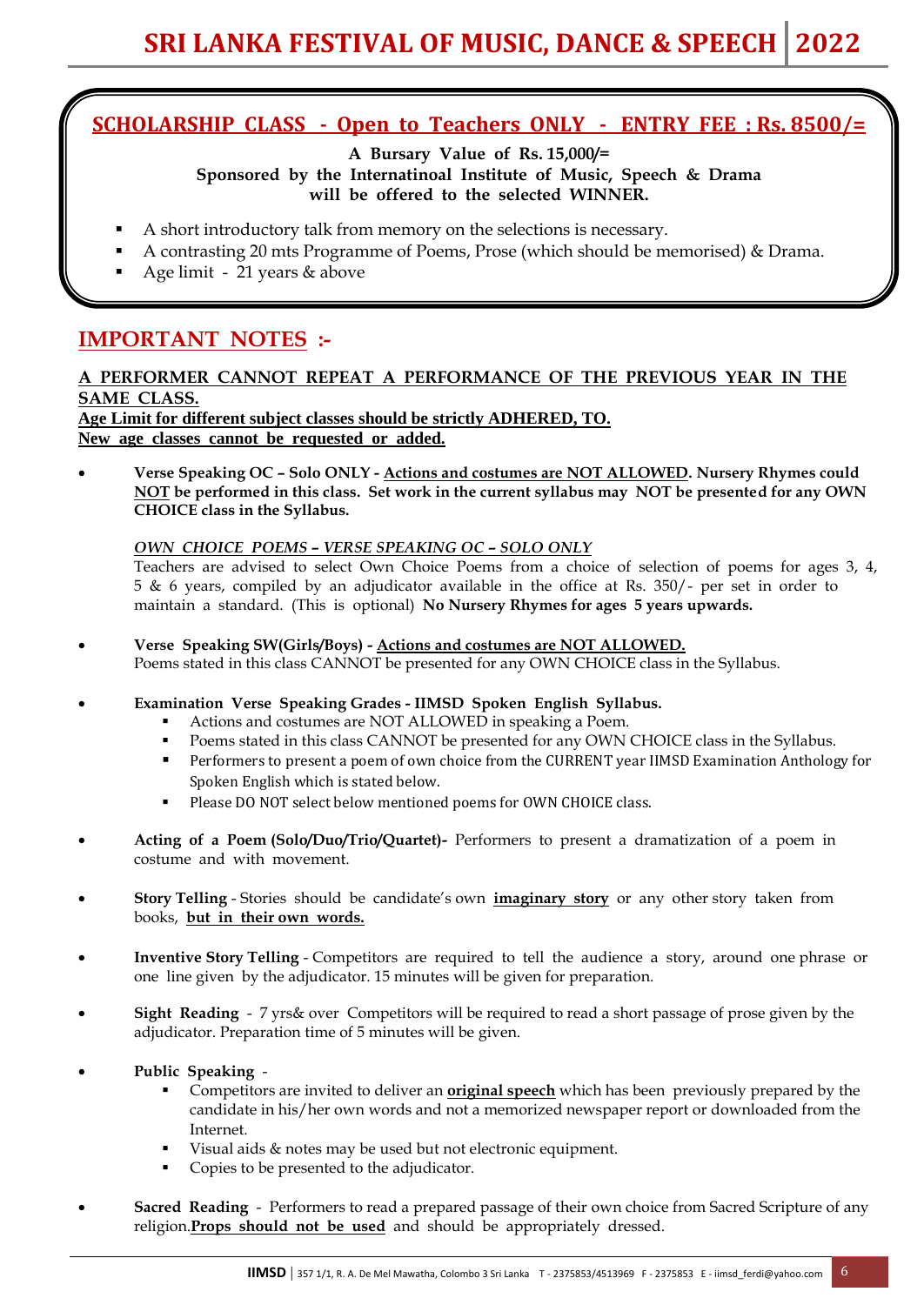### **IMPORTANT NOTES :-**

• **TV News Reading -Time given is a time slot. Total time limit should be utilized**.

- News should be prepared by the candidate in his/her own words.
- Marks will be given for preparation.
- Only non Electronic visual aids may be used.
- Copies to be presented. Please Bring your own table & chair suitable for the student.
- The candidate could even stand, use a tablet for notes to make the presentation.

• **Radio News Reading** - **Time given is a time slot. Total time limit should be utilized.**

- News should be prepared by the candidate in his/her own words.
- The participant will be required to speak into a microphone unseen to the adjudicator & audience. The voice over the microphone will be adjudicated.
- A candidate cannot present the same news report for TV and Radio News Reading.
- Copies to be presented to the adjudicator.

#### • **Prose Reading / Speaking - Themes**

Performers should select a passage, with the following themes, from a book of their own choice. The passage should not be the first page of the book, but should have a progression of thought and development with some contrast of mood. Where possible there should be a balance between narrative and dialogue.

| <b>THEME</b><br>AGE                                        |  |
|------------------------------------------------------------|--|
| <b>Fairy Tales</b><br>4 years                              |  |
| Animals / Friends / Good / Bad<br>$5 \& 6 \text{ years}$   |  |
| School / Holidays / Fairies / Dragons<br>$7 & 8$ years     |  |
| 9 & 10 years<br>Magic / Mystery / Boy / Girl               |  |
| Adventure / History / Land / Sea<br>11 to 13 years         |  |
| Travel / Diaries / Comedy / Tragedy<br>14 to 16 years      |  |
| 17 years and over<br>Biography / Classics / Fact / Fiction |  |

#### **EXCLUDING Chicken Licken, Little Red Riding Hood, Country Mouse & Town Mouse and Ugly Duckling**

- Prose Reading (7 years & above) -**(***Select a passage with the given themes from a book of own choice excluding the above books)*
	- **a)** The book must be held so that it does not hide the face, at a level that does not force the face and voice down. Also in a way that there can be a hand free for a page turn if one is required. The exact position will partly depend on the individual reader's eye sight. Book can be held slightly to the side but not too extreme.
	- **b)** The passage to be read should not be typed and pasted on the book. The book should be shown to the Table Steward before performance.
	- **c)** The Candidate should **READ** from the **ORIGINAL BOOK** and a copy which does not run into 3/4/5 pages but 1 page to be given to the adjudicator. **Please do not read from memory.**
- **Prose Speaking** -

**(***Select a passage with the given themes from a book of own choice.)* Should **MEMORISE** and speak a passage of prose. A copy to be given to the adjudicator. There should be an introduction giving the Title, Author and selection of the extract.

- **Improvisation Solo / Duo / Trio / Group** Theme will be given to each participant, pair or group 15 minutes before performance.
- **Poetry Recital Class-**
	- The competitor is required to memorise & speak 2 items one of each on a **theme** of his/ her choice or from the works of one writer.
	- Items could be verse, prose and drama.
	- Attention should be given to the quality of choice.
	- The theme of the programme should be introduced  $\&$  explained.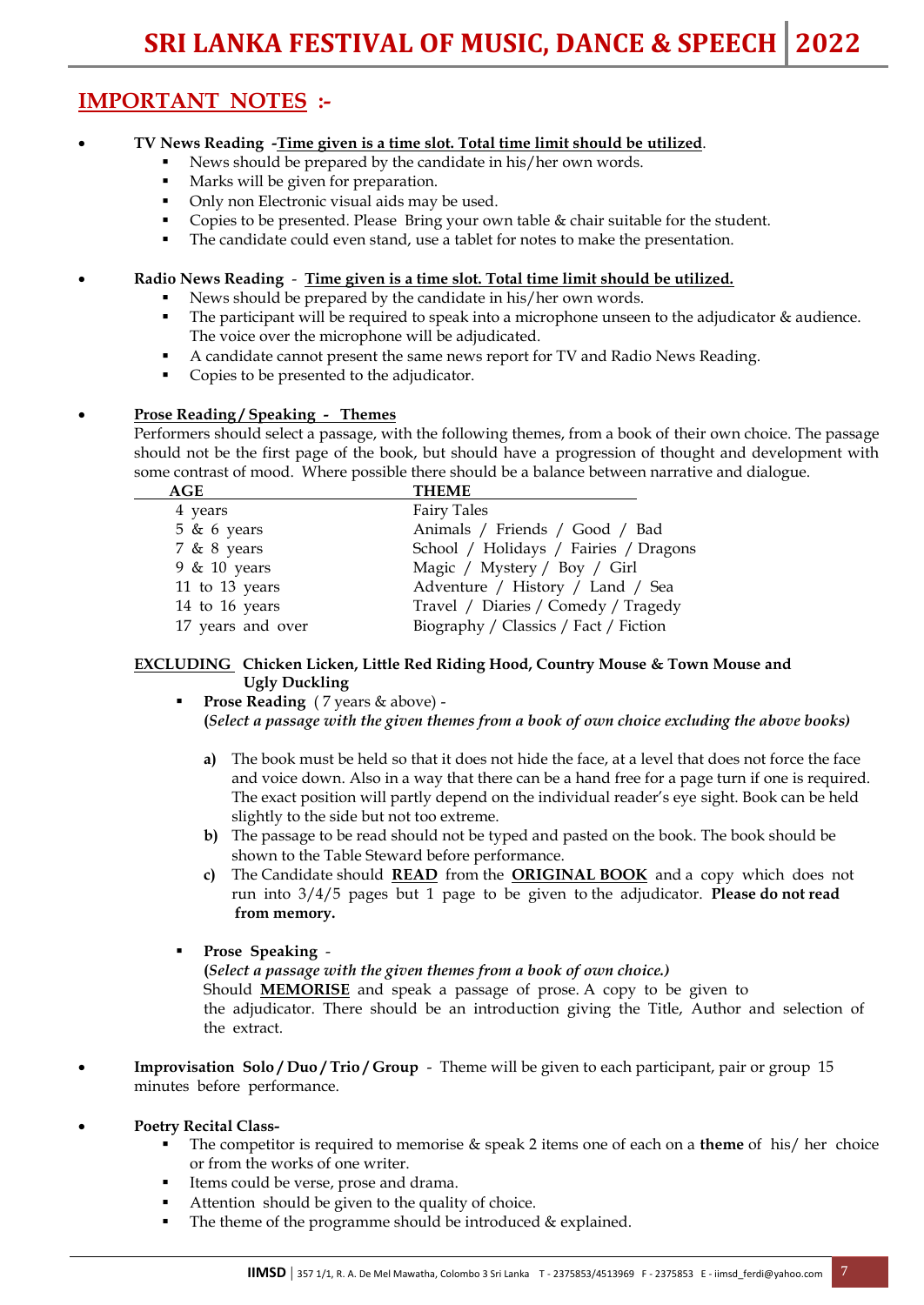#### **IMPORTANT NOTES :-**

- **Drama Solo / Duo / Trio / Quartet / Group ( 5 or more performers )** 
	- A speech or scene from any **published play or adaptation** of a novel or short story excluding Shakespeare.
	- Performers to give a brief introduction to the scene, introducing character, setting context and starting purpose of the scene within the play or story**.**
	- The original book / Extracts from a printed anthology or book to be provided to the adjudicator together with the photocopy of the piece performed and not from the Internet.
	- Drama Solo 1 character / Duo 2 characters / Trio 3 characters / Quartet -4 characters Group - 1 character per performer.
- **Devised Drama Solo / Duo / Trio / Quartet / Group** 
	- Perform from memory a play made up by the solo performer/duo performers /trio performers /quartet performers /group.
	- Synopsis to be given to the adjudicator before performance.

• **Shakespeare Solo / Duo / Trio / Quartet / Group – ( 9 yrs & above only ) –**

- Performers to present a solo scene from any play by Shakespeare.
	- Performers to give a brief introduction to the scene, introducing character, setting context and starting purpose of the scene within the story.
	- Original works only. Adaptations are not permitted.
	- Costumes are allowed and simple practical props may be used.

#### • **Mime Solo / Duo / Trio / Quartet / Group**-

- Dark coloured body suit/clothing & make up are permitted.
- Hand props must be mimed.
- A musical accompaniment may be used.
- **•** The title should be announced to the audience. The use of a Chair/s is allowed.
- **Musical Drama Solo**
	- Performers to present a solo dialogue moving into song from any Published Musical.
	- Dialogue must be atleast half the allocated time duration and may be devised.
	- **•** Performers to give a brief introduction to the scene, introducing character, setting context and starting purpose of the scene within the story.
- **Verse Speaking with Piano** Solo /Duo
	- The Spoken piece for Verse Speaking with Piano accompaniment could be the lyrics from published music.
	- **•** For a Solo Performance The accompanist could be older or a teacher in which case only the speaker will be adjudicated.
	- For a Duo Performance Both performers,the Accompanist and the Speaker should be of the same age category.
- **Choral Speaking (Own Choice)** 
	- Solo lines should be used provided the choric work is at least 80% of the whole performance.
	- Movement and gesture must be restricted and not detract from the form or quality of Speaking.
	- The Verse shape and pattern must not be distorted by additional words, song or music.
	- Costumes and props are not allowed.
	- **■** Minimum 5 participants.

#### • **Action Verse (Own Choice) -**

- Solo lines may be used provided the choric work is at least 80% of the whole performance.
- Movement and gesture are permissible and recommended.
- The verse shape and pattern must not be distorted by additional words, songs or music.
- Costumes and props are allowed.
- Minimum 5 participants.